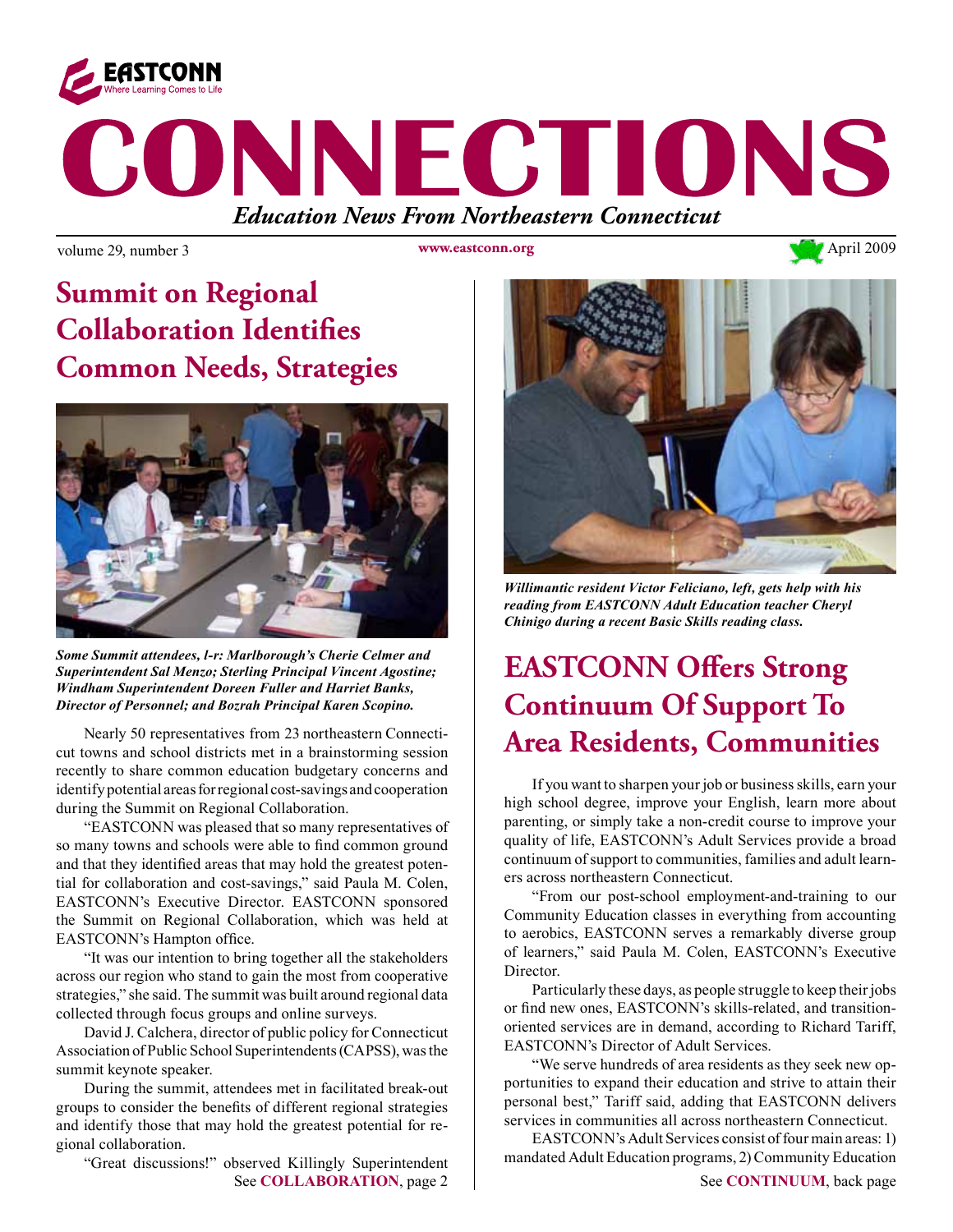# **Sprague's Italian Program Featured in** *Education Week*

### *Italian Embassy Saves the Day*

In a March 4, 2009, front-page story exploring the nationwide decline of elementary schools offering foreign-language programs, *Education Week* has featured the highly successful, "model" Italian-language program at the Sayles School in Sprague.



 *Sprague Italian class was on cover* 

 "For me, it's a frst!" said Sprague Superintendent of Schools Edmund Senesac.

"For us to have made a national publication is a once-in-alifetime thrill." The *Education Week* article featured two photos of Sprague students, an interview with Senesac, and information about Sprague's Italian program, which is taught to all 355 students, grades K-8.

The Sayles School's Italian program began eight years ago, when the tiny district was able to hire Italy native Claudio Scarpelli, thanks to a series of small grants from a foundation associated with the Italian Embassy.

But this year, Senesac said budgetary constraints were forcing him to pare down the school's Italian-language program in 2009-2010.

"I called Mary Ann Hansen, [World Language Consultant at the Connecticut State Department of Education] and said, 'Unfortunately, unless there's manna from heaven, next year we're going to have to cut our Italian teacher to three days a week.'"

Sprague has a sister school in Italy and a successful international exchange program. Scarpelli directs the exchange and leads the tours through Italy.

"In the eyes of the Italian foundation, ours is a model program," said Senesac. "Mary Ann Hansen contacted the foundation and they said they would back-fll the \$20,000 shortfall so we could get a ninth year in Italian. Hopefully, the economy will improve by then."

### **Calendar of EASTCONN Workshops & Events, www.eastconn.org, click on "Workshops"**

**ACT presents comedy,** *Miss Witherspoon* **at the Capitol Theater, May 7–9 and 14–16. Tickets 465-5636. Info at www.eastconn.org/ACT**

### **CTAA Summer 2009 Programs**

- **Summer Dance & Music begins June 24**
- **Musical Theater Program, July 6 Aug. 8 www.eastconn.org/CTAA**

#### **COLLABORATION, continued from page 1**

William Silver about the summit's outcome. "Having mixed teams and multiple voices made things richer."

Identifed among the most promising areas for collaboration were insurance coverage; common, regional assessments and curriculum; transportation; shared professional development and a common regional calendar; expanded cooperative purchasing, grant-writing and regional grants; and utilities assistance.

Lynda Joly, Special Education Director in Pomfret, said she was pleased that the summit provided a "great opportunity to dialogue with others and see we share similar needs."

Mansfeld's Director of Facilities Management Bill Hammon noted succinctly, "Everybody has the same problems."

 "The summit brought people together from all the professions, which helps us to understand each district's needs," said Jeff Nelson, Director of Finance for Windham Public Schools.

There were representatives from Ashford, Bozrah, Canterbury, Colchester, Columbia, Eastford, Hampton, Killingly, Mansfeld, Marlborough, Plainfeld, Pomfret, Region 19, Scotland, Stafford, Sterling, Tolland, Union, Voluntown, Willington, Windham, Woodstock, and Woodstock Academy.

"The level of enthusiasm among participants was extraordinary, with more than 40 who attended asking to remain involved as we continue the conversation about developing regional strategies for collaboration," said Colen.

A report is available online at http://www.eastconn.org/ RegionalismSummit.htm. For more information, contact Dotty Budnick at 860-455-0707, or dbudnick@eastconn.org.

#### $\circledast$   $\circledast$   $\circledast$

### **ACT Students Read at Writers' Co!eehouse**



*ACT Writers' Coffeehouse: ACT student Sadie Hopkins recites her poetry as fellow ACT students look on during ACT's Writers' Coffeehouse, held at the Capitol Theater in late February.* 

#### $\circledast$   $\circledast$   $\circledast$

#### **EASTCONN** *Connections*

Writer/Editor: Teddie Sleight ~ tsleight@eastconn.org Assistant: Cindy Laurendeau ~ claurendeau@eastconn.org

- **Communications Department** Dotty Budnick, Director ~ dbudnick@eastconn.org
- **EASTCONN Administration** Paula M. Colen, Executive Director

**EASTCONN**, 376 Hartford Turnpike, Hampton, CT 06247 860-455-0707 FAX: 860-455-0691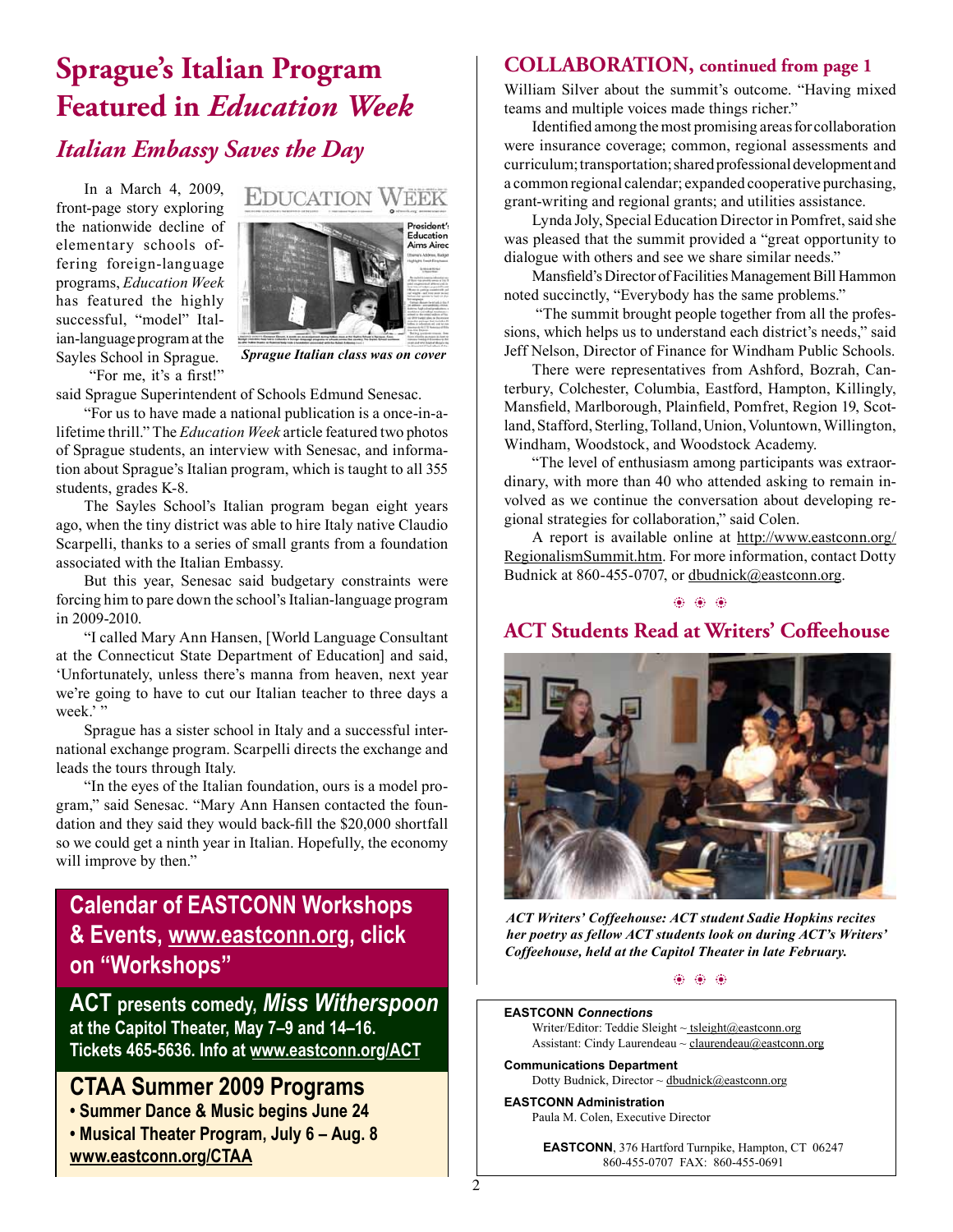# **ACT Students Garner Prize in Statewide DMV Video Contest on Safe Teen Driving**



*Onstage at ACT! Front row, l-r, Caleb Newell, Kayne Bowling, Jeff Aarland. Back row, l-r, EASTCONN Education Services Director Tom Cronin, Emma Dudley, Kate Dirrigl, Kelly Manning, Evan Fulton, Ernie Bertothy, and ACT Principal Tracy Goodell-Pelletier. ACT student Victoria Yeager is missing from the photo.*

 Student flmmakers from ACT, EASTCONN's arts magnet high school, were recently honored after winning honorable mention in a statewide Department of Motor Vehicle public service announcement video contest. The 25-second ACT video explored the dangers of street racing.

The Connecticut DMV's Ernie Bertothy and Kelly Manning presented ACT student flmmakers with certifcates during a school assembly. ACT is located in the Capitol Theater, Willimantic.

"Your video was the most original one we received," Manning told about 80 ACT students who had assembled in the main theater for the ceremony. "We were very impressed with it."

ACT student flmmakers each received a certifcate acknowledging their award, signed by Gov. M. Jodi Rell and DMV Commissioner Robert M. Ward.

ACT flmmaker honorees included freshman Caleb Newell (student director), from Chaplin; freshman Kayne Bowling, Willimantic; senior Kate Dirrigl, Willington; senior Emma Dudley, Storrs; sophomore Evan Fulton, Storrs; sophomore Jeff Garland, Chaplin; and senior Victoria Yeager, Marlborough.

Winners of the statewide DMV video contest, which was called "From the Driver's Seat to the Director's Chair!", were named last month. The ACT video was among 65 student videos submitted by high schools across Connecticut last fall. People visited the DMV site and voted online for their favorites.

First-place went to Branford High School, second-place to Hall High School in West Hartford, and third-place to Coginchaug Regional High School, in Durham. Five honorable mentions included ACT; Academy of Information Technology in Stamford; Greenwich High School; Ridgefeld High School; and Staples High School in Westport. The top three winners will be aired on WFSB. To view the winning entries, visit www.ct.gov/teendriving.

### **Parish Hill Art Teacher Wins Prestigious Award**

The Connecticut Art Education Association (CAEA) recently presented Parish Hill High School teacher Ann Williams with its

prestigious Connecticut Outstanding Art Educator of the Year Award, acknowledging her powerful impact on student learning and contributions to the feld of art education. A 20-year veteran teacher, Williams also organizes Parish Hill's highly successful, annual Empty Bowl fund-raiser.

**[***Editor's Note: Please send your district's Good News to newsletter editor Teddie Sleight at tsleight@eastconn.org.***]**

 $\langle \hat{\mathbf{o}} \rangle$   $\langle \hat{\mathbf{o}} \rangle$   $\langle \hat{\mathbf{o}} \rangle$ 

# **Windham Early Childhood Task Force Puts Finishing Touches on Strategic Plan**

Windham's Early Childhood Task Force is putting the fnishing touches on its new strategic plan for addressing the needs of Windham's children and families, and the fnal report should be ready later this spring, officials say.

The Windham Early Childhood Task Force has been charged with the responsibility of identifying gaps in indicators of wellbeing and school readiness for Windham children, birth through age 9.

The new early childhood blueprint has identifed four priority areas with respect to Windham's children and families: 1) Early Care and Education, 2) Health and Well-Being, 3) Parenting Support and Education, and 4) Family-Friendly Schools.

"Within each of those categories, we'll work to track indicators of progress related to the well-being and school readiness of Windham's children," said Elizabeth Aschenbrenner, who facilitates the task force. She is also EASTCONN's Director of Early Childhood Initiatives.

The task force's planning process is consistent with a Results-Based Accountability (RBA) model, Aschenbrenner said.

"We will generate the fnal plan later this spring," she said. The Early Childhood Task Force of about 50 people has worked since last fall on a plan to ensure that Windham's infants and toddlers receive proper health care, and that families and caregivers have access to important information about child development. Members of the task force represent a broad cross-section of the community, including parents, town and school offcials, and other community and state agencies, Aschenbrenner said.

"Every member is highly committed to the well-being of Windham's young children and their families," she said.

The task force was created after The Windham School Readiness Council and the Windham Parent Network in collaboration with the Town of Windham and Windham Public Schools were awarded a \$50,000 planning grant supported by the Connecticut Early Childhood Education Cabinet and the William Caspar Graustein Memorial Fund.